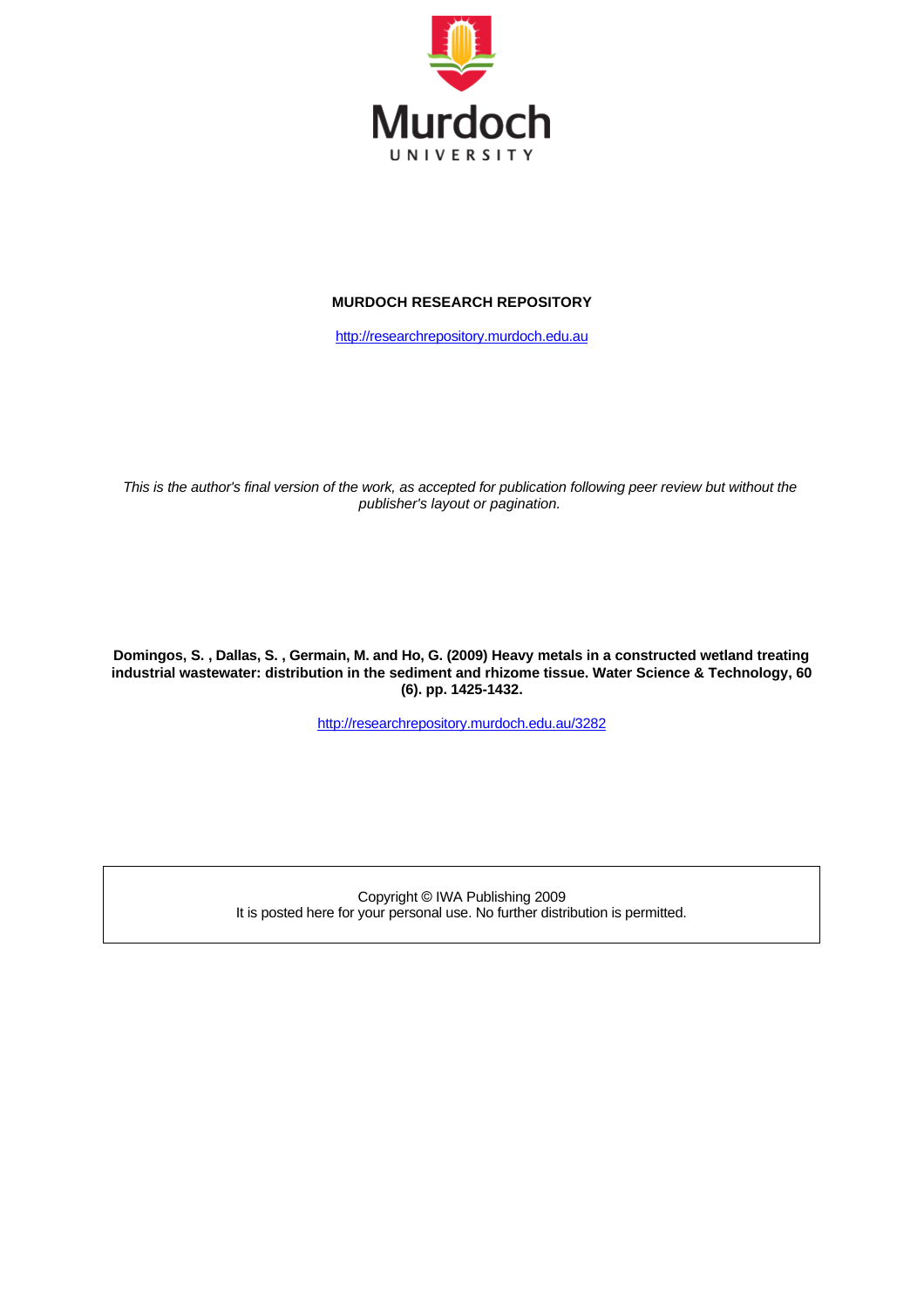#### Editorial Manager(tm) for Water Science and Technology Manuscript Draft

#### Manuscript Number: WST-WSTWS-EM08811R1

Title: Heavy metals in a constructed wetland treating industrial wastewater: distribution in the sediment and rhizome tissue.

Article Type: Research Paper

Keywords: Constructed wetlands, heavy metals, sediment, rhizome

Corresponding Author: Mr Sergio Domingos, Bsc

Corresponding Author's Institution: Murdoch University

First Author: Sergio Domingos, Bsc

Order of Authors: Sergio Domingos, Bsc; Stewart Dallas; Mark Germain; Goen Ho

Manuscript Region of Origin: AUSTRALIA

Abstract: This study assessed copper and zinc distribution in the surface layer of sediment and rhizome tissue within the saturated surface vertical flow constructed wetland of CSBP Ltd, a fertiliser and chemical manufacturer located in Western Australia. Sediment and Schoenoplectus validus rhizome samples were collected at various distances from the inlet pipe while water samples are routinely collected. Water samples were analysed for nutrients and metals, sediments were analysed for total and bioavailable metals and rhizomes were analysed for total metals only. Mean influent copper and zinc concentrations were 0.19mg/L and 0.24mg/L respectively. The distribution of bioavailable Cu and Zn in the top sediment layer follows a horizontal profile. Analysis of variance (ANOVA) showed that the bioavailable fraction of these metals in sediments near the inlet pipe (30.2mg/kg Cu and 60.4mg/kg Zn) is significantly higher than in sediments at the farthest location (10.3mg/kg Cu and 26.1mg/kg Zn). The average total Cu concentration in the sediment at the 2m location has reached the 65mg/kg trigger value suggested by the Interim Sediment Quality Guidelines (ANZEEC 2000). Cu and Zn concentrations in the rhizome of S. validus do not vary significantly among different locations. Whether Cu and Zn concentrations at the CSBP wetland may reach toxic levels to plants and bacteria is still unknown and further research is required to address this issue. The surface component of the wetland favours sedimentation and binding of metals to the organic matter on the top of the sediment, furthermore, the sediment which tends to be anoxic with reducing conditions acts as a sink for metals.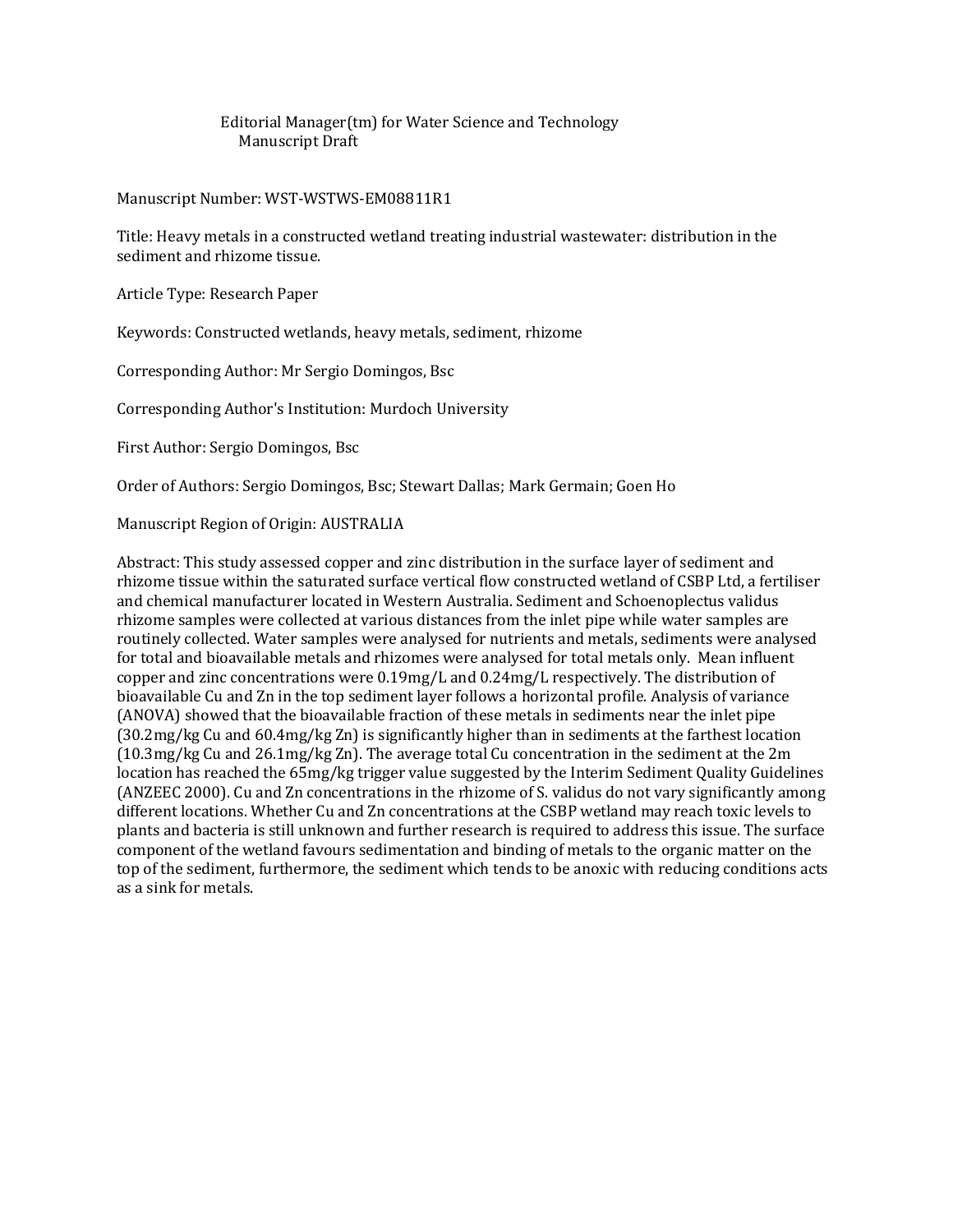# **Title:** Heavy metals in a constructed wetland treating industrial wastewater: distribution in the sediment and rhizome tissue.

**Authors**: Sergio Domingos<sup>1</sup>, Stewart Dallas<sup>1</sup>, Mark Germain<sup>2</sup> and Goen Ho<sup>1</sup>.

#### **Affiliation**:

**1**: Environmental Technology Centre - Murdoch University, WA, Australia. **2**: CSBP Ltd. Kwinana, WA, Australia

**Corresponding author:** Mr Domingos. Address: Environmental Technology Centre-Murdoch University. Murdoch. WA. 6150. Australia. Email: [S.Domingos@murdoch.edu.au](mailto:S.Domingos@murdoch.edu.au)

**Abstract:** This study assessed copper and zinc distribution in the surface layer of sediment and rhizome tissue within the saturated surface vertical flow constructed wetland of CSBP Ltd, a fertiliser and chemical manufacturer located in Western Australia. Sediment and *Schoenoplectus validus* rhizome samples were collected at various distances from the inlet pipe while water samples are routinely collected. Water samples were analysed for nutrients and metals, sediments were analysed for total and bioavailable metals and rhizomes were analysed for total metals only. Mean influent copper and zinc concentrations were 0.19mg/L and 0.24mg/L respectively. The distribution of bioavailable Cu and Zn in the top sediment layer follows a horizontal profile. Analysis of variance (ANOVA) showed that the bioavailable fraction of these metals in sediments near the inlet pipe (30.2mg/kg Cu and 60.4mg/kg Zn) is significantly higher than in sediments at the farthest location (10.3mg/kg Cu and 26.1mg/kg Zn). The average total Cu concentration in the sediment at the 2m location has reached the 65mg/kg trigger value suggested by the Interim Sediment Quality Guidelines (ANZEEC 2000). Cu and Zn concentrations in the rhizome of *S. validus* do not vary significantly among different locations. Whether Cu and Zn concentrations at the CSBP wetland may reach toxic levels to plants and bacteria is still unknown and further research is required to address this issue. The surface component of the wetland favours sedimentation and binding of metals to the organic matter on the top of the sediment, furthermore, the sediment which tends to be anoxic with reducing conditions acts as a sink for metals.

**Keywords:** Constructed wetlands, heavy metals, sediment, rhizome

# **INTRODUCTION**

Constructed wetlands have proven to be a cost effective alternative for the treatment of industrial effluents (Chen et al., 2006). The robustness of wetlands systems allow them to be used for wastewaters with varying characteristics. The wetland focus of this study was designed to treat nitrogen rich wastewater from CSBP Ltd. manufacturing plant in Kwinana, Western Australia, the plant produces Ammonia, Ammonium Nitrate, Nitric Acid, Compound Nitrogen and Phosphorous Fertilisers, Superphosphate, and Chlor-alkali products. As part of their operation the plant generates different types and amounts of effluent, the main sources are cooling tower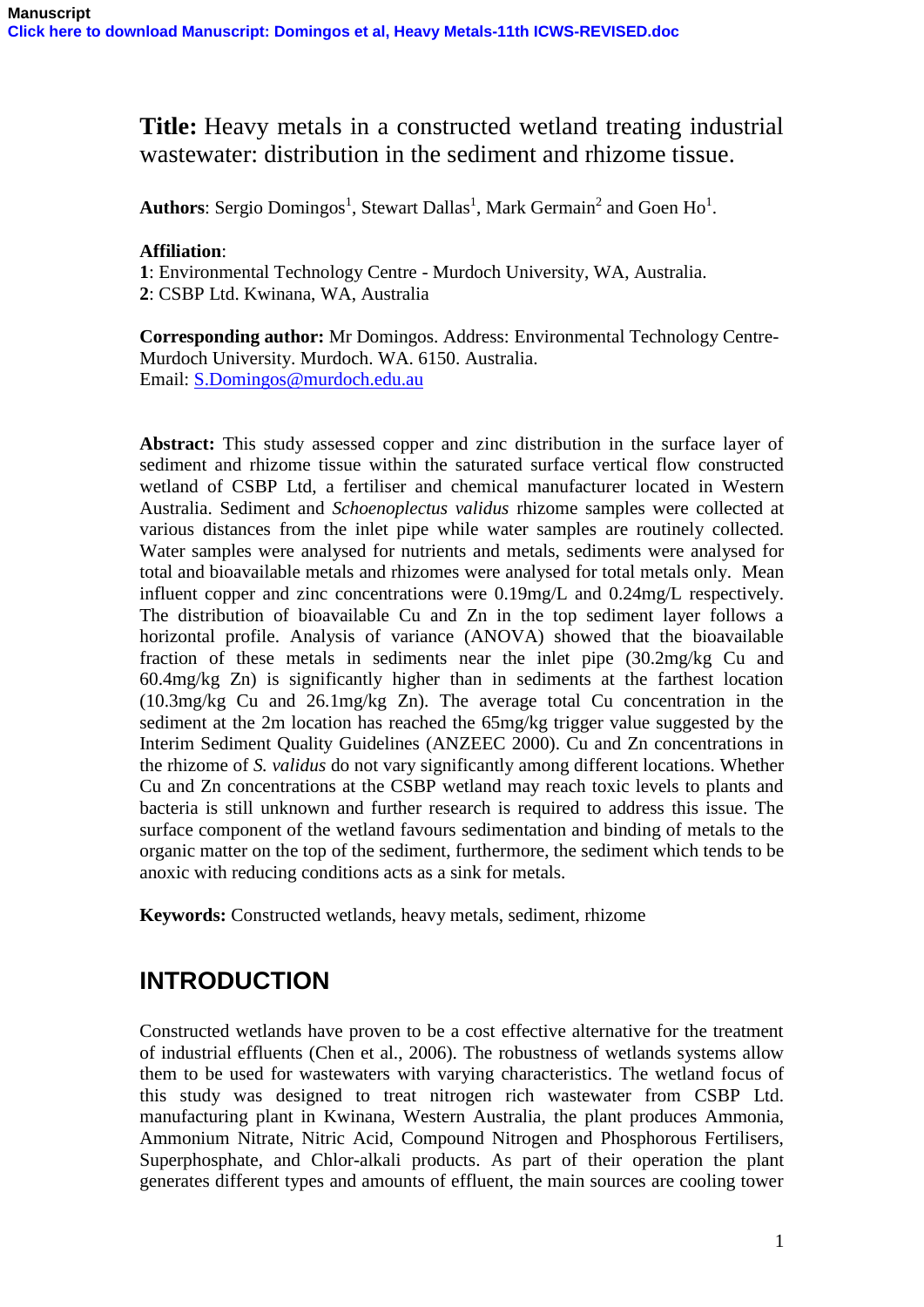blow-down water, combined wastewater pumped from production facilities and large volumes of stormwater runoff restricted to the winter months. Wastewater originated at different locations in the plant is firstly pumped into a containment pond and from there to the constructed wetland which was built in 2004.

Because the CSBP constructed wetland displayed varying plant densities in November 2006/January 2007 with lower densities next to the inlet distribution pipe and increasing densities with distance from the inlet pipe this study was conducted to verify if heavy metal concentrations in the sediment could be affecting plant health and consequently distribution in the wetland. After this study was conducted the vegetation recovered and by March 2007 presented vigorous growth in all areas of the wetland showing that the vast die off was a mere normal seasonal effect rather than a shock load of pollutants. The sediment and plant sampling and analyses however resulted in valuable data and information about this wetland system.

In treatment wetlands it is common for pollutants, especially metals and suspended solids, to accumulate nearest the inlet pipe (Kadlec and Knight, 1996). In horizontal flow wetlands one can expect a horizontal decreasing pattern of pollutants from the inlet to the outlet (Headley et al., 2005; Cooper et al., 2005). In vertical flow (downflow) wetlands a decreasing vertical profile from top to bottom can be expected with solids usually accumulating on the surface and pollutants being converted in the first 10 cm of the medium ( Molle et al., 2005; Kayser and Kunst, 2005).

# **STUDY SITE AND METHODS**

# *Wetland description*

The constructed wetland at CSBP is 135 m long  $x$  95 m wide ( $\sim$  1.3 ha) it has a vertical flow design and a 1 m deep sand substrate with a void ratio of approximately 0.3. The influent distribution pipe is laid centrally on the surface of the sand and the effluent drainage pipes are laid underneath the sand column on the surface of the liner, drainage pipes are covered with gravel and wrapped in geotextile fabric. The vegetation consists of River Club-rush *(Schoenoplectus validus)*. The wetland can be described as a saturated surface vertical flow system and it is operated in a sequencing batch (feed - stay - drain) mode. The sand medium is kept constantly saturated with the water level varying between the sand surface and 0.3m above it (Figure 1A). The wetland is never fully drained and draining stops when the water level reaches the surface of the sand. One batch cycle usually takes 3 days, day one - feed, day twostay and day three – drain. It is important to highlight that batch volumes and residence time are highly variable and mainly dictated by rain events and wastewater production. Batch volumes range from 300 to 3,000m<sup>3</sup>, with an average of  $1740m^3/b$ atch.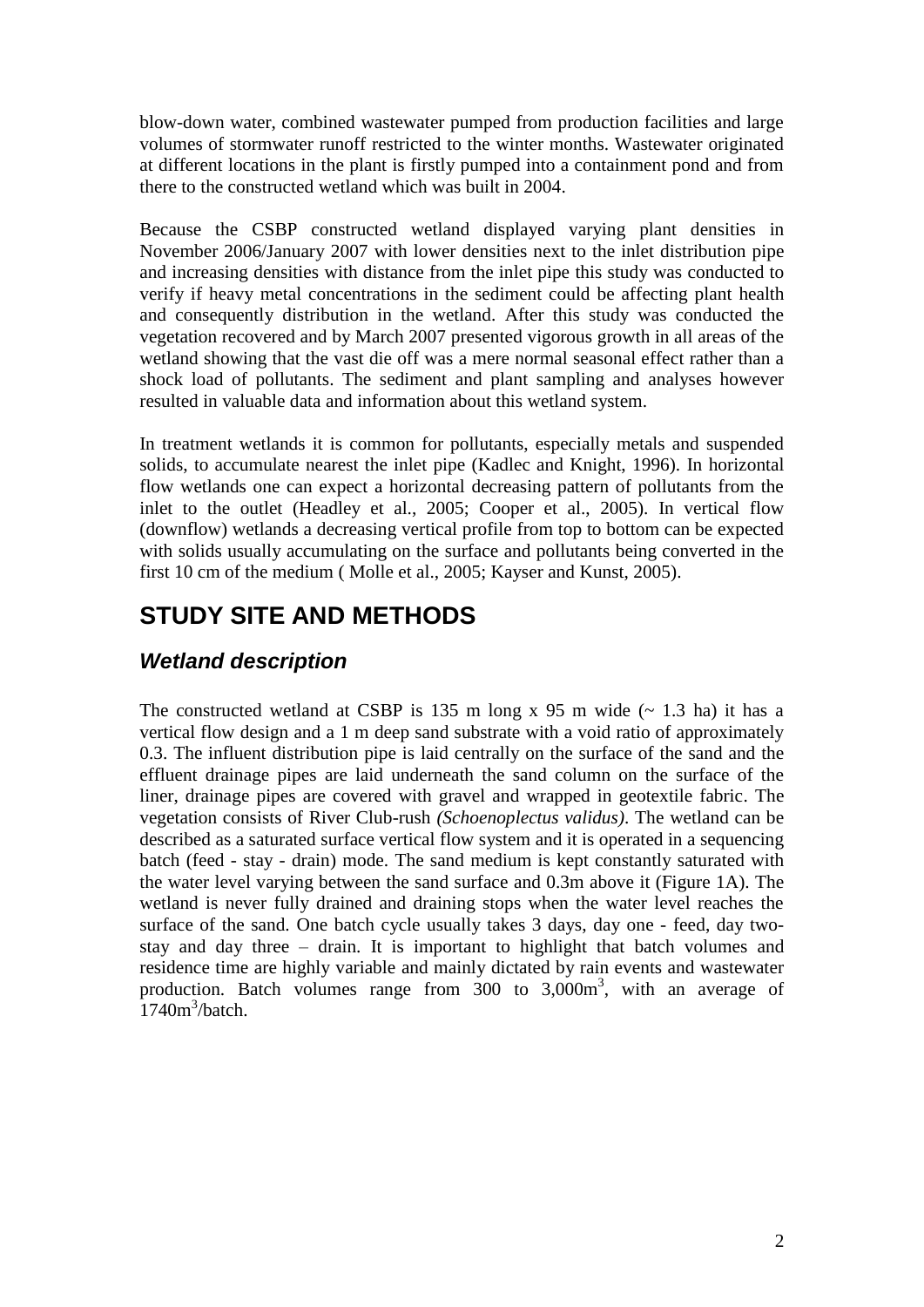

**Figure 1: A-** Section view of the wetland showing central inlet pipe on top of sand layer and outlet drainage pipes on the bottom of wetland. **B-** Plan view of the wetland showing transects with sediment and plant sampling locations.

The wetland is equipped with flow meters and automated composite samplers so every time the system is filled or drained samples are collected from the inlet and outlet pipes. Samples are analysed for pH, conductivity, ammonia, nitrate, total nitrogen, total phosphorous and a wide range of metals routinely (Table 1), analyses are conducted according to the Standard Methods (APHA, 1998).

### *Sediment and plant sampling*

Sediment sampling was carried out along three transects positioned lengthwise in the wetland with the inlet pipe being located in the middle of the transect. Each transect was placed 23.5 m away from one another and from the sides of the wetland. There were 8 sampling points on each transect, two at 2 m, two at 20 m, two at 40 m and two at 60 m distance from the inlet pipe (Figure 1B). There were a total of 24 sediment samples and 18 plant samples, there were no plants located on the 2m sampling points.

On each sampling point the top 7cm of sediment was collected by means of a 50mm pipe which was introduced into the sediment to a depth of 7cm. With a shovel introduced laterally down to the bottom of the sampling pipe the sediment column was held in the pipe and transferred to plastic zip lock bags for later analysis. Before introducing the pipe into the sediment, most of the plant debris was removed from the top sediment carefully so the sludge layer was not disturbed. On the same sampling station, within a 0.2 m radius from where the sediment was collected, a live green plant sample was collected. Once collected, leaves were cut off and discarded and sediments were washed off of the root system and the rhizomes packed for later analysis. Sediment and plant samples were taken to the CSBP soil and plant laboratory for analysis immediately after collection.

### *Sediment and plant analysis*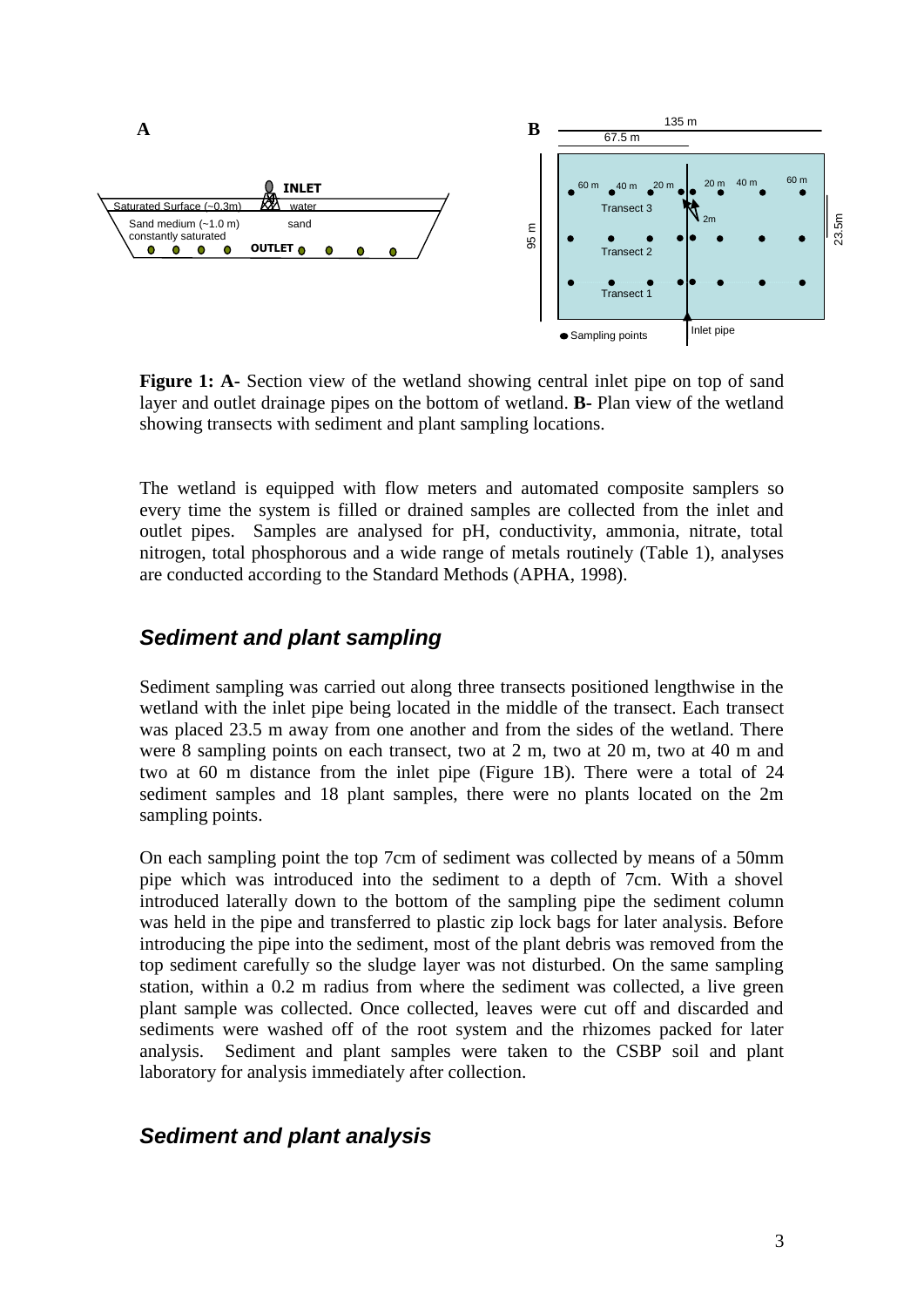For plant analysis rhizome material was digested in nitric acid using a Milestone microwave. Sediment analysis was carried out with the DTPA extraction method (Lindsay and Norvell, 1978) and with the Aqua Regia digestion method. The Aqua Regia extraction method (digestion with 3:1 mixture of hydrochloric and nitric acids) is a stronger method of extraction than the DTPA and it corresponds to the total fraction of metals in the sediment, the DTPA method corresponds to the parcel of metals that are potentially bioavailable. Copper, zinc, manganese, calcium, magnesium, sodium, iron, potassium, phosphorus, sulphur and boron were measured by inductively coupled plasma atomic emission spectroscopy (ICP-AES) (McQuaker *et al*., 1979).

### *Data analysis*

Data from the different locations were grouped in 2m, 20m, 40m and 60m distances from the inlet, for plants the 2m location was not present. One way analyses of variance (ANOVA) with distance from the inlet pipe were used to assess the significance of spatial differences in sediment and rhizome Cu and Zn concentration. Tukey's post multiple comparison was chosen to verify differences between pairs. If the raw concentration data did not satisfy the homoscedasticity (homogeneity of variance) and normality requirements for ANOVA then the concentration data were log10 transformed to meet the assumptions of homoscedasticity and normality. If still after transformation data did not meet ANOVA requirements, then the nonparametric statistic test Kruskal-Wallis was performed with the Man-Whitney test performed to identify differences between pairs. The critical level for all statistical tests was  $P \leq$ 0.05. Statistical analyses were conducted with Minitab (Minitab software, 2006).

# **RESULTS AND DISCUSSION**

## *Water quality*

Influent and Effluent quality parameters from August 2004 to June 2007 are briefly described in Table 1 below. These results are based on 436 influent and 427 effluent samples collected and analysed by CSBP during the period. The estimated detection limits (DL) are given in the table. Metals such as Cd, Co, Cr and Pb had concentrations below the detection limits (ICP-AES) in more than 90% of influent and effluent samples and therefore are not presented.

It is evident from the table that the average percentage removal for metals is just an unrefined indication of performance; the true performance is higher than the one shown as it can be seen by the high percentage of effluent samples whose metal concentrations were brought to below detection limits (e.g. in 88% of the 427 effluent samples analysed Cu concentrations were below the detection limit).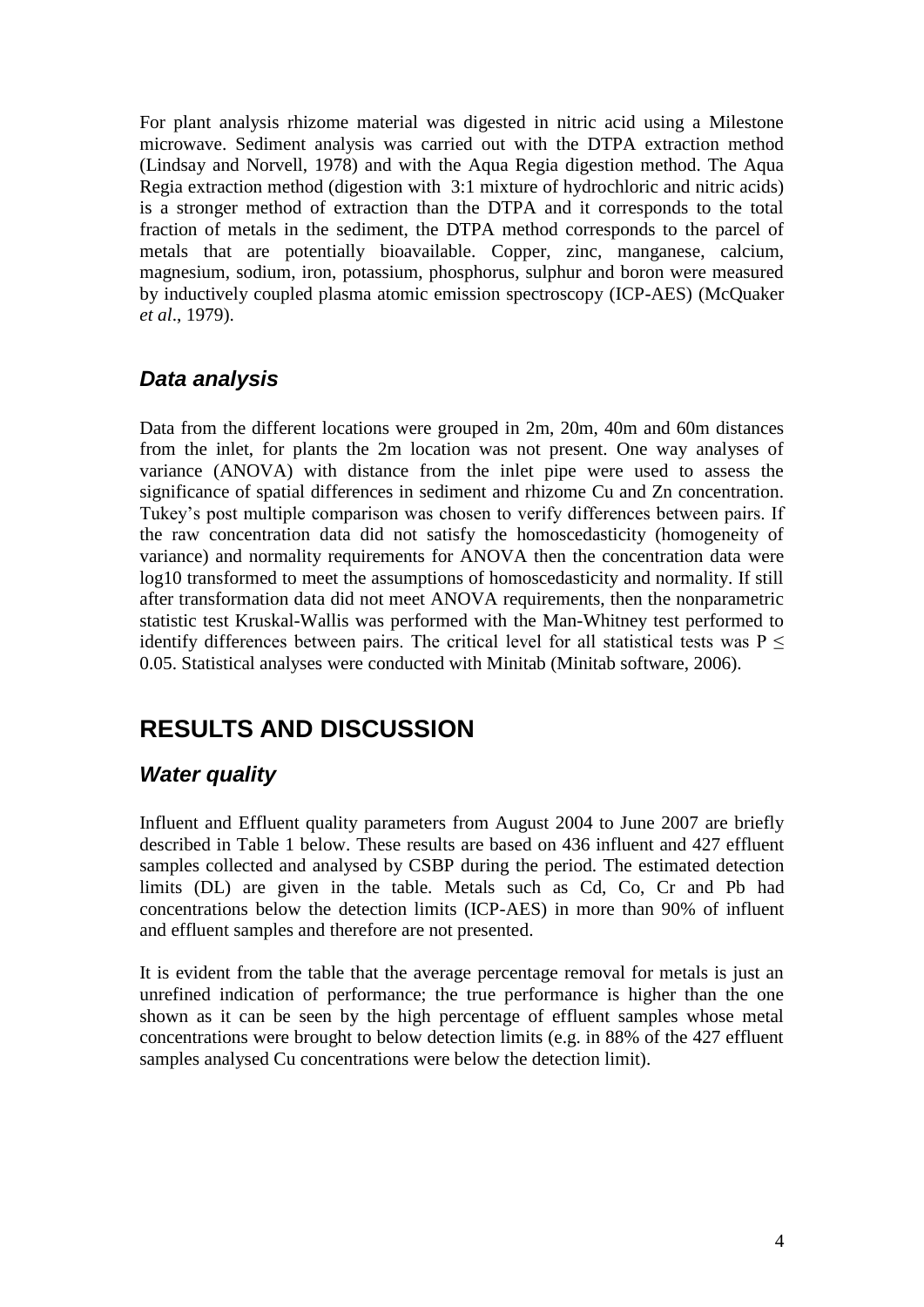| $\mathcal{L}$<br>$\frac{1}{2}$<br>DE MONGOLI |      |                    |              |       |       |       |       |       |       |       |       |       |
|----------------------------------------------|------|--------------------|--------------|-------|-------|-------|-------|-------|-------|-------|-------|-------|
| <b>Influent</b>                              | рH   | NH <sub>3</sub> -N | <b>NO3-N</b> | N tot | P tot | ΑI    | Cu    | Fe    | Mn    | Mo    | Ni    | Zn    |
|                                              |      | mg/L               | mg/L         | mg/L  | mg/L  | mg/L  | mg/L  | mg/L  | mg/L  | mg/L  | mg/L  | mg/L  |
| Average                                      | 7.54 | 43.8               | 13.6         | 56.9  | 11.3  | 0.202 | 0.186 | 1.100 | 0.096 | 0.036 | 0.050 | 0.242 |
| Minimum                                      | 2.54 | 2.3                | 0.4          | 6.2   | 1.3   | 0.042 | 0.021 | 0.050 | 0.021 | 0.026 | 0.026 | 0.024 |
| Maximum                                      | 9.07 | 192.0              | 146.1        | 336.1 | 101.0 | 1.830 | 1.540 | 4.900 | 0.728 | 0.091 | 0.110 | 1.524 |
| Median                                       | 7.55 | 36.0               | 8.7          | 46.2  | 6.6   | 0.138 | 0.168 | 0.964 | 0.068 | 0.033 | 0.050 | 0.194 |
| <b>Effluent</b>                              |      |                    |              |       |       |       |       |       |       |       |       |       |
| average                                      | 7.53 | 36.1               | 11.5         | 47.7  | 7.2   | 0.059 | 0.070 | 0.236 | 0.047 | 0.031 | 0.050 | 0.085 |
| Minimum                                      | 6.00 | 0.2                | 0.5          | 4.6   | 0.2   | 0.026 | 0.022 | 0.040 | 0.021 | 0.026 | 0.050 | 0.021 |
| Maximum                                      | 8.29 | 135.0              | 99.6         | 185.6 | 25.6  | 0.548 | 0.238 | 1.610 | 0.157 | 0.057 | 0.050 | 0.510 |
| Median                                       | 7.53 | 32.0               | 8.1          | 42.1  | 5.2   | 0.050 | 0.044 | 0.149 | 0.046 | 0.030 | 0.050 | 0.056 |
| Avg removal (%)                              |      | 17.4               | 15.9         | 16.1  | 36.7  | 70.7  | 62.1  | 78.5  | 50.5  | 12.0  | 1.0   | 64.9  |
| DL                                           | ۰    | 0.05               | 0.1          | 0.1   | 0.1   | 0.020 | 0.020 | 0.020 | 0.020 | 0.020 | 0.020 | 0.020 |
| <b>Effluent samples</b>                      |      |                    |              |       |       |       |       |       |       |       |       |       |
| below DL (%)                                 |      | 0                  | 0            | 0     | 0     | 12    | 88    | 0     | 4     | 26    | 32    | 70    |

**Table 1**: Water quality parameters in and out of the constructed wetland at CSBP. Only values  $>$  DL included.

### *Metal distribution in the sediment*

Due to their higher concentrations in the sediment when compared to other elements analysed and possible toxic effect on the wetland plants the focus in this study is primarily on copper and zinc. Copper and zinc concentrations are higher near the inlet pipe (2m) and decrease outwards, with the lowest concentrations at the 60m location (Table 2). The DTPA is a weaker method of extraction than the Aqua Regia method, while the prior is used for estimating the potential bioavailability of metals in sediments the latter is more representative of the total concentration of metals in the sediment.

| 2007.         |       |         |                |          |                 |         |        |         |        |          |
|---------------|-------|---------|----------------|----------|-----------------|---------|--------|---------|--------|----------|
| <b>Method</b> | Metal |         | 2 <sub>m</sub> |          | 20 <sub>m</sub> |         | 40 m   |         | 60 m   |          |
| <b>DTPA</b>   | Cu    | (mg/kg) | 30.2           | (17.1)   | 19.6            | (6.5)   | 11.2   | (3.8)   | 10.3   | (10.1)   |
| extraction    | Ζn    | (mg/kg) | 60.4           | (33.7)   | 47.4            | (9.0)   | 40.3   | (5.8)   | 26.1   | (21.9)   |
|               | Mn    | (mg/kg) | 3.6            | (1.9)    | 2.2             | (0.8)   | 1.7    | (0.3)   | 2.5    | (1.8)    |
|               | Fe    | (mg/kg) | 25.5           | (14.2)   | 19.9            | (6.6)   | 14.9   | (3.8)   | 29.1   | (8.8)    |
|               |       |         |                |          |                 |         |        |         |        |          |
| AQUA          | Cu    | ppm     | 92.7           | (71.8)   | 28.4            | (7.1)   | 22.4   | (6.3)   | 25.7   | (26.6)   |
| <b>REGIA</b>  | Zn    | ppm     | 198.5          | (143.8)  | 77.8            | (14.6)  | 78.6   | (17.1)  | 52.6   | (56.3)   |
| extraction    | Cd    | ppb     | 499.8          | (361.7)  | 196.0           | (26.2)  | 200.4  | (32.0)  | 168.4  | (136.4)  |
|               | Co    | ppb     | 1226.0         | (603.0)  | 552.5           | (209.2) | 435.4  | (57.7)  | 581.0  | (177.5)  |
|               | Ni    | ppb     | 6555.7         | (3681.8) | 2887.0          | (294.5) | 2651.3 | (264.5) | 3747.0 | (1367.4) |
|               | As    | ppb     | 4192.2         | (1523.2) | 2423.0          | (260.3) | 2332.7 | (209.6) | 2322.2 | (614.0)  |
|               | Mo    | ppb     | 940.0          | (646.7)  | 196.5           | (39.9)  | 174.0  | (48.7)  | 416.8  | (297.2)  |
|               | Se    | ppb     | 165.5          | (78.3)   | 106.5           | (20.8)  | 107.5  | (40.5)  | 120.6  | (55.8)   |
|               | Pb    | ppb     | 4366.4         | (3337.8) | 1203.1          | (256.5) | 1052.7 | (103.8) | 1531.9 | (1142.7) |

**Table 2:** Mean (standard deviation) metal concentration in the sediment -dry weightsampled at different distances from the inlet pipe within CSBP constructed wetland. Means are based on six observations for each location. Samples were taken in January 2007.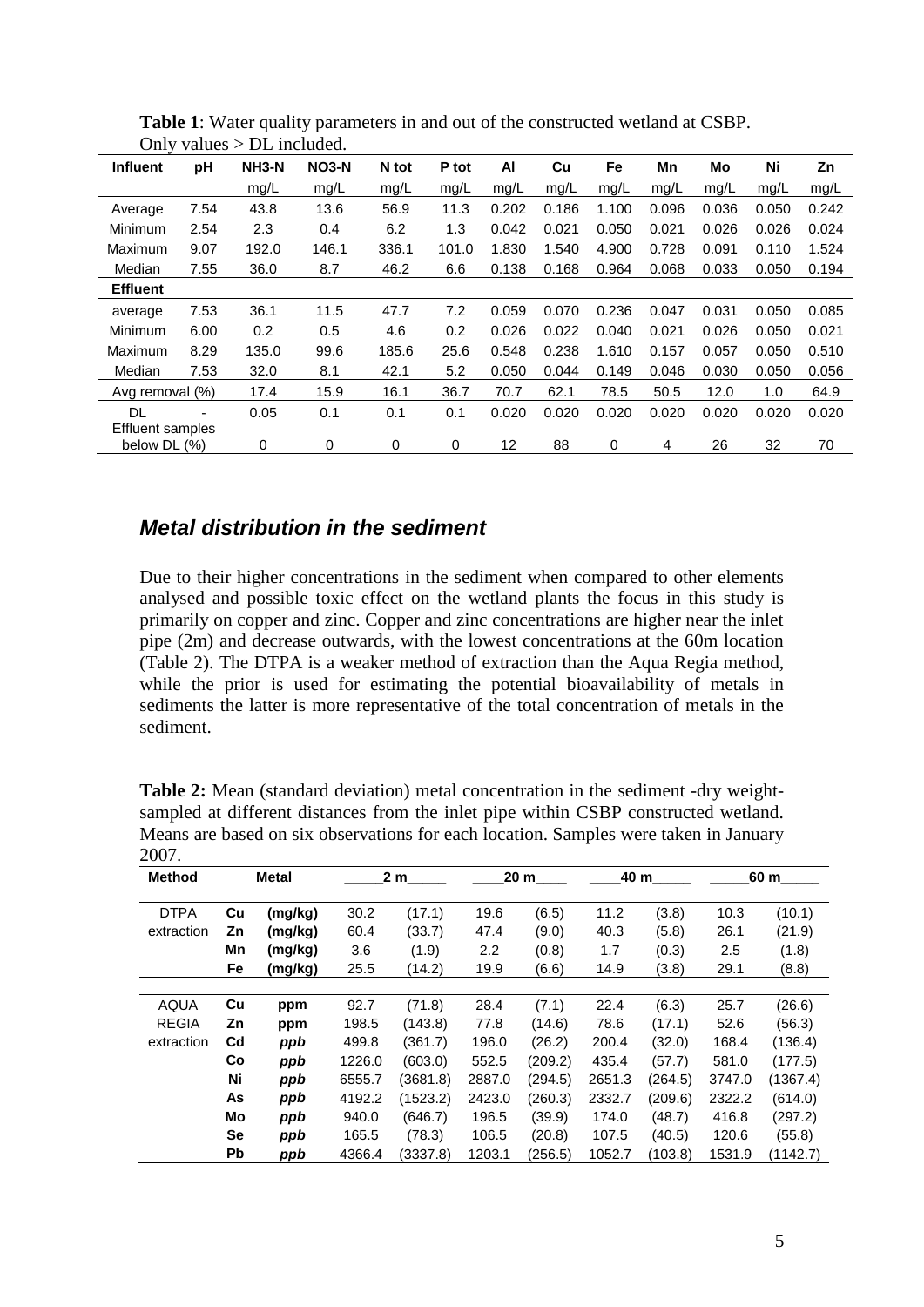*Bioavailable copper and zinc:* Copper concentration data had to be log<sub>10</sub> transformed to satisfy ANOVA requirements. One-way ANOVA indicated significant differences among distances (P<0.05) with Tukey's post multiple comparison test showing that the difference was between the 2m and the 60m locations.

Zinc concentration data did not meet ANOVA requirements even after  $log_{10}$ transformation therefore the nonparametric Kruskal-Wallis test for medians was used. No statistical difference (*P*>0.05) was found in zinc concentrations among the locations studied. However, when the Mann-Whitney test was performed between the 2m and 60m locations the result was that medians differed significantly  $(P= 0.453)$ .

These results imply that the significant higher concentrations of bioavailable copper in the sediment near the inlet pipe might represent a more stressful environment for the plants which could in turn result in the evident pattern of lower density, and smaller size of plants near the inlet pipe and higher density and bigger size of plants around the 60m location.

*Total copper and zinc:* The Aqua Regia extraction method resulted in higher concentrations of Cu and Zn. In this case no statistical analysis was conducted but the same pattern of higher mean concentrations near the inlet pipe and lower mean concentrations towards the 60m location was verified (Figures 2 and 3)



**Figure 2:** Individual concentration values of total Cu in the wetland sediment extracted by the Aqua Regia method. The solid line is connecting mean values from each location. The dashed line represents the ANZECC (2000) ISQG Low (trigger value) for copper in sediments.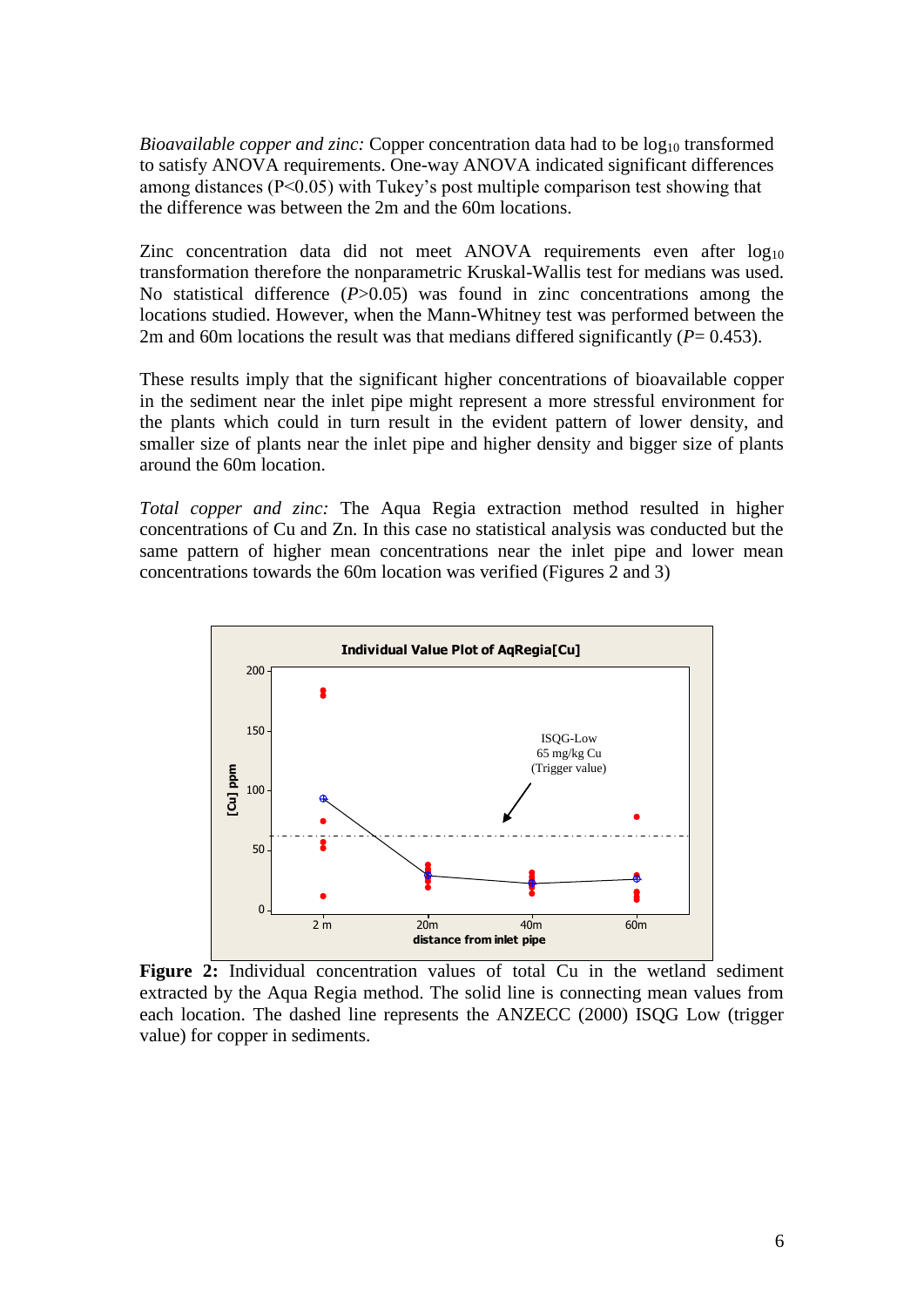

**Figure 3:** Individual concentration values of total Zn in the wetland sediment extracted by the Aqua Regia method. The solid line is connecting mean values from each location. The dashed line represents the ANZECC (2000) ISQG Low (trigger value) for zinc in sediments.

## *Sediment quality guidelines*

Because of the difference in the extraction capacity of metal from the sediment given by different methods it is important that before any comparison be made an evaluation of the extraction methods used to derive the values of sediment quality guidelines must be carried out. Current sediment quality guidelines use values that are based on the total concentration of metals rather than their bioavailable fractions; such values are comparable to the Aqua Regia values presented in this study. Background concentrations of Cu and Zn in the local beach sand are expected to be low but no sampling occurred in the surrounding of the wetland.

For Australia and New Zealand the trigger values for Cu and Zn in sediments are based on modified values presented by Long et al. (1995) from the US National Oceanic and Atmospheric Administration (NOAA) database. The sediment quality guidelines were published as part of the Australia and New Zealand guidelines for fresh and marine water quality, ANZECC (2000). The Low (trigger-value) and High Interim Sediment Quality Guidelines (ISQG) values for Cu and Zn are 65-270 mg/kg and 200-410 mg/kg respectively .The mean total concentrations of Cu and Zn for the 2m location are 92.7 ppm and 198.5 ppm respectively, so we can conclude that Cu concentrations at the 2m location are of greater concern than Zn, as Cu concentrations have already past the guidelines' trigger value while Zn is still, but just, below the trigger value set by the ANZECC (2000) guidelines for sediment quality.

The Canadian Sediment Quality Guidelines for Protection of Aquatic Life, CCME (2001) has more conservative values, suggesting for Cu an interim freshwater sediment quality guideline (ISQG) value of 35.7 mg/kg and a probable effect level (PEL) of 197 mg/kg. For Zn these values are  $ISQG = 123$  mg/kg and PEL = 315 mg/kg.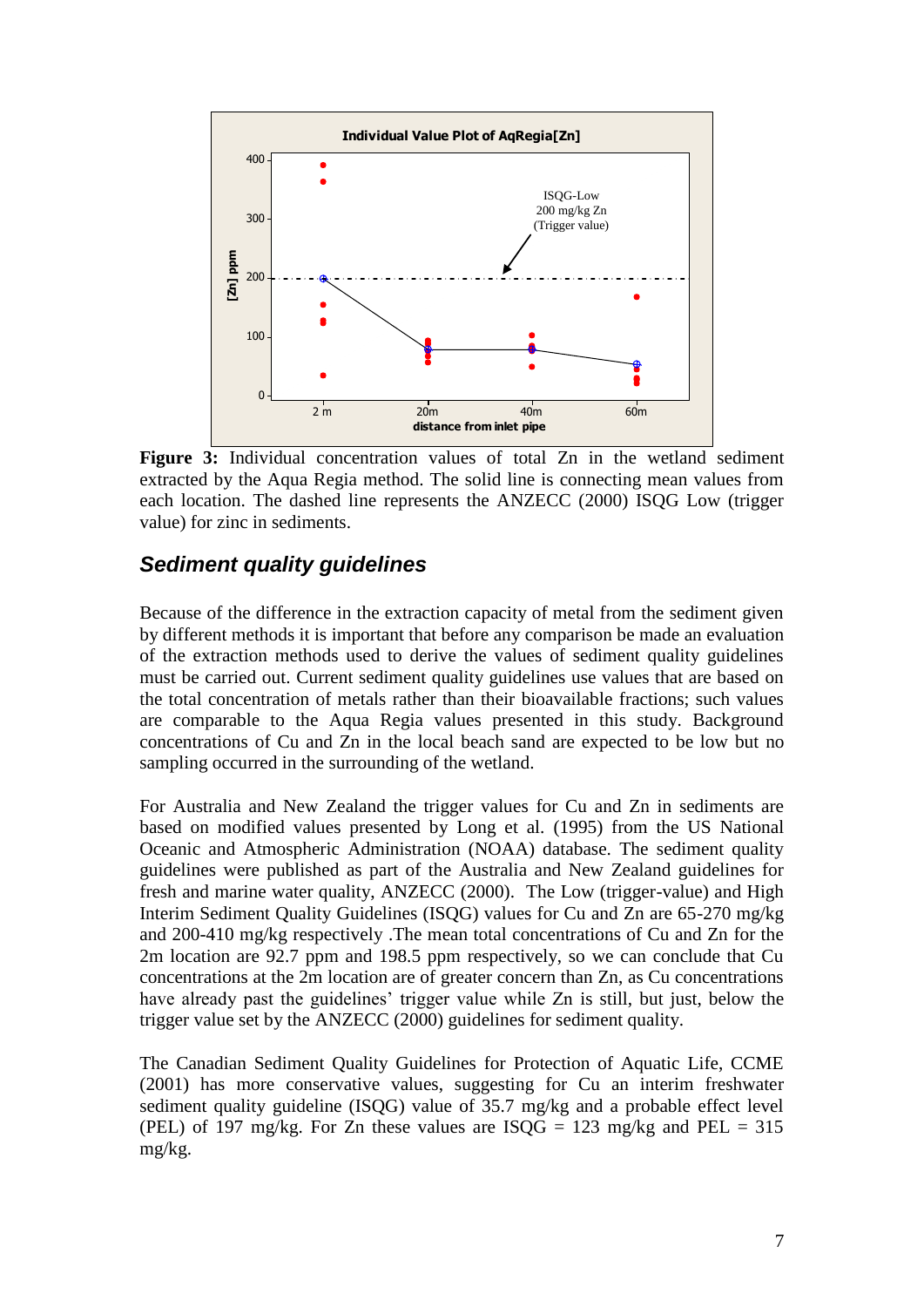Although heavy metal values for the CSBP wetland are not above the ISQG high values, attention should be paid to the rate that metals accumulate in the sediment so high ISQG values are not overtaken. It is also important to note that there is a great variability in metal tolerance among plant species, with some species presenting toxicity symptoms at lower concentrations than others. *Schoenoplectus* and *Typha* spp can be more tolerant than other species (Dunbabin and Bower, 1992).

The same pattern of higher values near the inlet pipe and lower values on the other locations was observed for Cd, Ni, As, Mo, Se and Pb. However, the concentrations of these elements are low and far below the trigger values - low ISQG, proposed by the ANZECC (2000) guidelines.

Premi and Cornfield (1969) verified no impact of copper and zinc on ammonification and nitrification in an experiment with soil incubation even when these elements were applied in water at the highest concentrations of 10,000 ppm. Cela and Summer (2002), however, found that more than 3.8mg water-extractable Cu/Kg soil was inhibitory for nitrification, whereas less than 2mg/kg was safe for nitrification to occur. The values obtained from the water extraction method for metal used by Cela and Summer are not comparable to the ones obtained here since the extraction methods are totally different. The impact of metals on nitrification was not quantified here.

## *Metal distribution in the rhizome tissue*

Results of the plant tissue analysis are presented in Table 3. Only healthy plants were collected for analysis. The overall average concentration of copper in rhizome tissue for the wetland was 793.7 ( $\pm$  554.1) mg/kg and for zinc it was 571.2 ( $\pm$  221.1) mg/kg.

The nonparametric Kruskal-Wallis test was used to test the hypothesis of different rhizome copper and zinc concentrations in the wetland. Copper and zinc concentrations in the rhizome tissue did not vary significantly  $(P> 0.05)$  among different locations in the wetland.

| 2007.             |       |         |           |         |          |                 |           |  |  |  |  |
|-------------------|-------|---------|-----------|---------|----------|-----------------|-----------|--|--|--|--|
| Analyte           |       | 20m     |           |         | 40m      | 60 <sub>m</sub> |           |  |  |  |  |
| <b>NITROGEN</b>   | $\%$  | 1.21    | (0.72)    | 1.69    | (0.65)   | 1.86            | (0.71)    |  |  |  |  |
| <b>PHOSPHORUS</b> | %     | 0.37    | (0.10)    | 0.36    | (0.04)   | 0.48            | (0.21)    |  |  |  |  |
| <b>COPPER</b>     | mg/kg | 541.98  | (310.24)  | 564.20  | (134.04) | 1102.00         | (1008.62) |  |  |  |  |
| <b>ZINC</b>       | mg/kg | 513.96  | (104.68)  | 576.62  | (116.43) | 519.56          | (322.21)  |  |  |  |  |
| <b>MANGANESE</b>  | mg/kg | 44.38   | (12.19)   | 45.30   | (4.11)   | 52.05           | (15.42)   |  |  |  |  |
| <b>IRON</b>       | mg/kg | 2559.08 | (1301.97) | 2393.33 | (481.07) | 3840.78         | (2939.96) |  |  |  |  |
| <b>NITRATE</b>    | mg/kg | 42.00   | (3.92)    | 54.50   | (18.34)  | 52.00           | (44.42)   |  |  |  |  |

**Table 3:** Mean (standard deviation) metal concentration in the rhizome tissue sampled at different distances from the inlet pipe within CSBP constructed wetland. Means are based on 4 observations for each location. Samples were taken in January

On a dry weight basis, macrophyte roots and rhizomes can have a much higher concentration than the sediments where they are located. It is also known that in

BORON mg/kg 16.80 (2.50) 16.73 (1.50) 16.75 (3.31)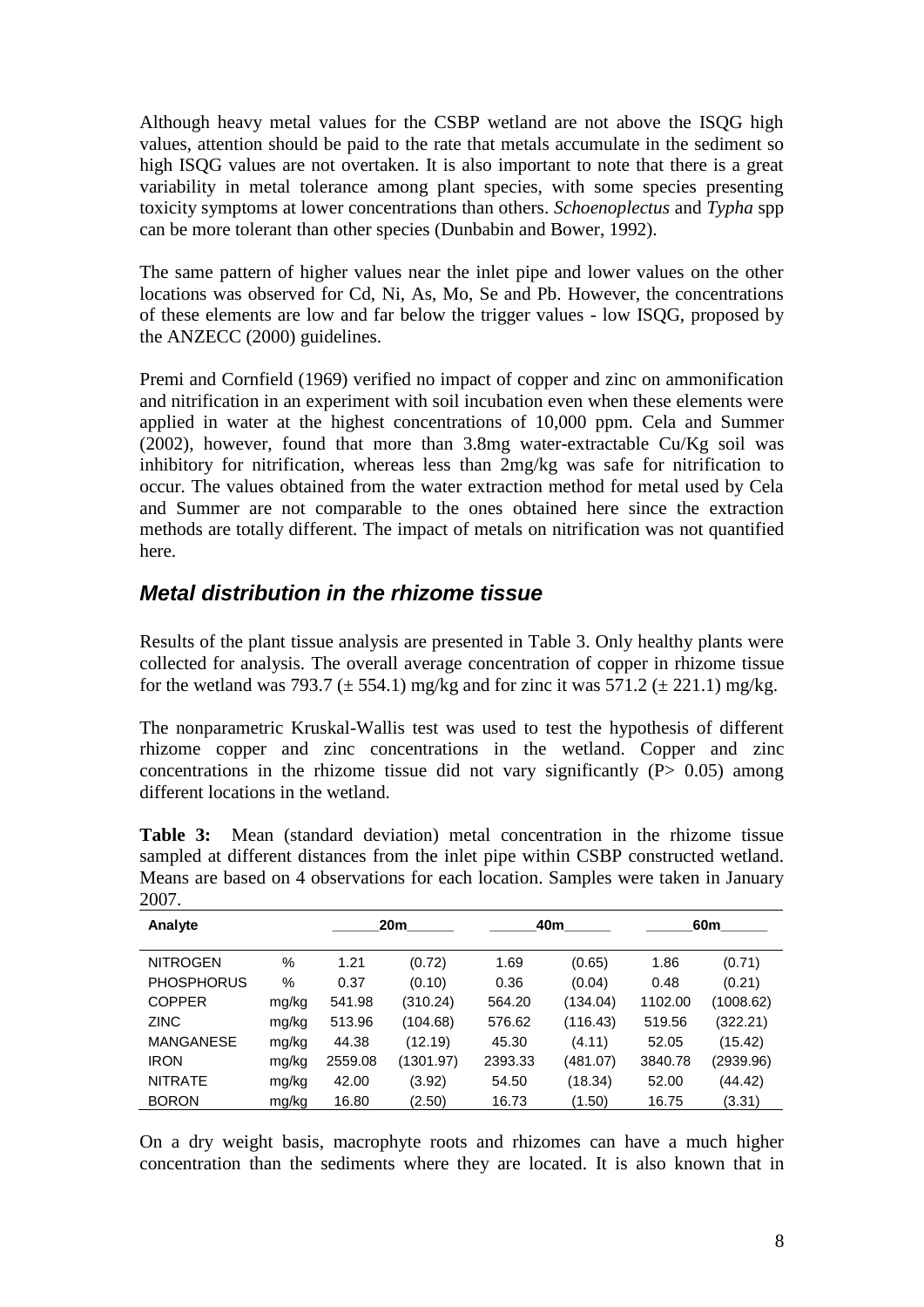emergent macrophytes, as it is the case of *S. validus*, the roots and rhizomes accumulate significantly greater concentrations of metals than stems and leaves (Cardwell et al., 2002). When the concentrations of Cu and Zn were analysed in rhizome and leaf tissues of S. validus (data not shown) sampled from the CSBP treatment wetland and a non-treatment wetland located at the Environmental Technology Centre/Murdoch University no significant difference was found between concentrations of Cu and Zn in rhizome and leaf tissue from the CSBP plants, however the rhizomes from the non-treatment wetland plants presented significant higher concentrations of Cu and Zn than the leaves.

In a study conducted by Dunbain and Bowmer (1992) using constructed wetlands to treat industrial wastewaters containing metals it was found that *Schoenoplectus* and *Typha* spp. can be more tolerant than other species and that metal tolerance is a fuction of plant phenology, vigour and growth as well as metal speciation and aquatic chemistry. Also, high nutrient concentrations, as found in the CSBP wetland, could increase the toxicity tolerance of macrophytes (Manios et al., 2003).

Copper rhizome concentrations here are much higher than those reported by Murray-Gulde *et al.* (2005) for *Schoenoplectus californicus* planted in a wetland receiving copper contaminated wastewater, in her study copper concentrations in the roots ranged from 9.34 ( $\pm$ 5.14) to 51.32 ( $\pm$ 32.13) mg/kg.

The significant higher concentrations of bioavailable metals in the sediment where plants are not present (2m) compared to the lower concentrations in sediment where plants grow more vigorously (60m) suggest that plants uptake and store considerable amounts of metals from the sediment indicating that *S. validus* plays an important role in removing and immobilizing heavy metals at the CSBP wetland. The rate which these metals leach out of the decaying plant matter and re-enter the water however is unknown and would be focus of further investigation.

Ebbs and Kochian (1997) working with *Brassica sp.* in phytoremediation for contaminated soils report concentration in roots in excess of 10 000 mg/kg Zn and for Cu ranging from 750 to 1500 mg/kg. Studying metal accumulation in some macrophytes from polluted urban streams in Southeast Queensland Cardwell *et al*. (2002) verified that roots of S. validus contained 76.6 mg/kg of Cu and up to 1568 mg/kg of Zn, on a dry weight basis. In this study, the overall concentration of Cu is similar to that of Zn in the rhizome, with higher values for Cu than for Zn being observed; these results differ from the pattern of higher Zn accumulation reported in the literature.

# **CONCLUSIONS**

Whether Cu and Zn concentrations at the CSBP wetland may reach toxic levels to plants and bacteria is still unknown. Further research is being conducted to address this issue. What has been verified is that the surface component of the wetland favours sedimentation and binding of metals to the organic matter and the sediment which tend to be anoxic with reducing conditions act as a sink for metals. The distributions of bioavailable Cu and Zn in the top sediment layer follow a horizontal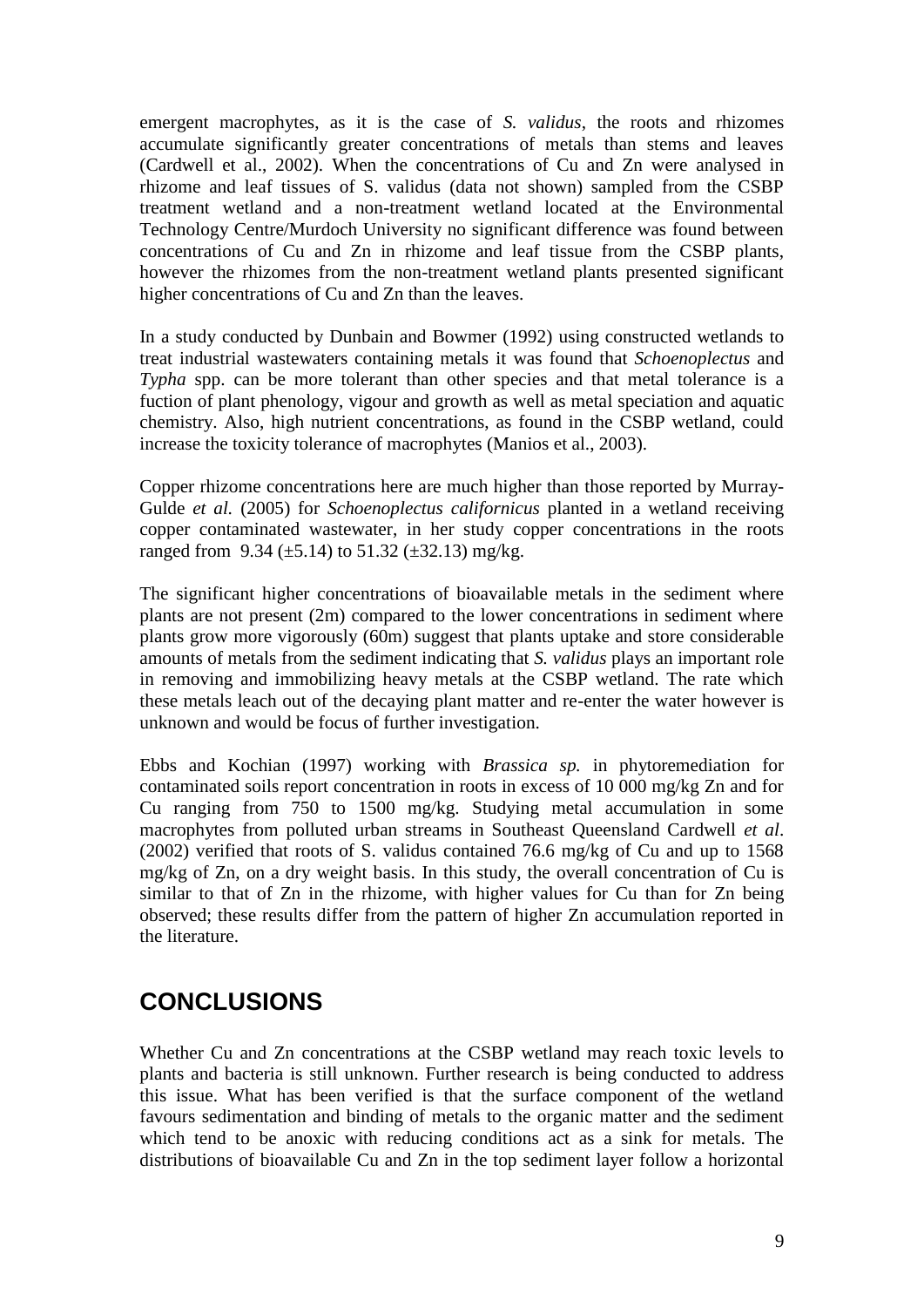profile. Concentrations of these metals in sediments near the inlet pipe (2m) are significantly higher than in sediments at the farthest location (60m).

# **ACKONELEDGEMENTS**

Our special thanks to Hayden Adjuk (Curtin University) for his help in the field and to CSBP Ltd for providing access to the constructed wetland, access to water quality data and all analyses of sediment and rhizome samples.

## **REFERENCES**

- ANZECC (2000). Australian and New Zealand guidelines for fresh and marine water quality. Volume 1, The guidelines / Australian and New Zealand Environment and Conservation Council, Agriculture and Resource Management Council of Australia and New Zealand.
- APHA. (1998). Standard Methods for the Examination of Water and Wastewater,  $20<sup>th</sup>$  ed. American Public Health Association. Baltimore, Maryland.
- Cardwell, A. J., Hawker, D. W, Greenway, M. (2002). Metal accumulation in aquatic macrophytes from southeast Queensland, Australia*. Chemosphere.* 48: 653-663.
- CCME (2001). Canadian Council of Ministers of the Environment. Canadian Sediment Quality Guidelines for the Protection of Aquatic Life: Summary tables. Updated in: Canadian environmental quality guidelines, 1999. Canadian Council of Ministers of the Environment, Winnipeg.
- Cela, S. and. Sumner, M. E. (2002) Critical concentrations of copper, nickel, lead and cadmium in soils based on nitrification. *Commun. Soil Sci. Plant Anal*. 33(1&2), 19–30.
- Chen, T. Y., Kao, C. M., Yeh, T.Y., Chien, H. Y. and Chao, A. C. (2006). Application of a constructed wetland for industrial wastewater treatment: A pilot-scale study. Chemosphere. 64: 497-502.
- Cooper, D. Griffin, P. and Cooper, P. (2005) Factors affecting the longevity of sub-surface horizontal flow systems operating as tertiary treatment for sewage effluent. *Water Science and Technology.* 51(9): 127-135
- Dunbain, J. S., Bowmer, K. H. (1992). Potential use of constructed wetlands for treatment of industrial waste waters containing metals. *Science of the Total environment*. 111(3): 151-168.
- Ebbs, S. D. and Kochian, L. V. (1997). Toxicity of Zinc and Copper to *Brassica* Species: Implications for Phytoremediation. *Journal of Environmental Quality*. 26(3): 776- 781.
- Headley, T.R., Herity, E. and Davison, L. (2005) Treatment at different depths and vertical mixing within a 1-m deep horizontal subsurface-flow wetland. *Ecological Engineering*. 25: 567-582.
- Kadlec R. H. and Knight, R. L. (1996) Treatment Wetlands. CRC Press. Boca Raton, Florida, USA.
- Kayser, K. and Kunst, S. (2005) Processes in vertical-flow reed beds: Nitrification, oxygen transfer and soil clogging. *Water Science and Technology*. 51(9): 177-184.
- Lindsay, W. L., and Norvell, W. A. (1978). Development of a DTPA soil test for zinc, iron, manganese, and copper. *Journal of the Soil Science Society of America* 42: 421-428.